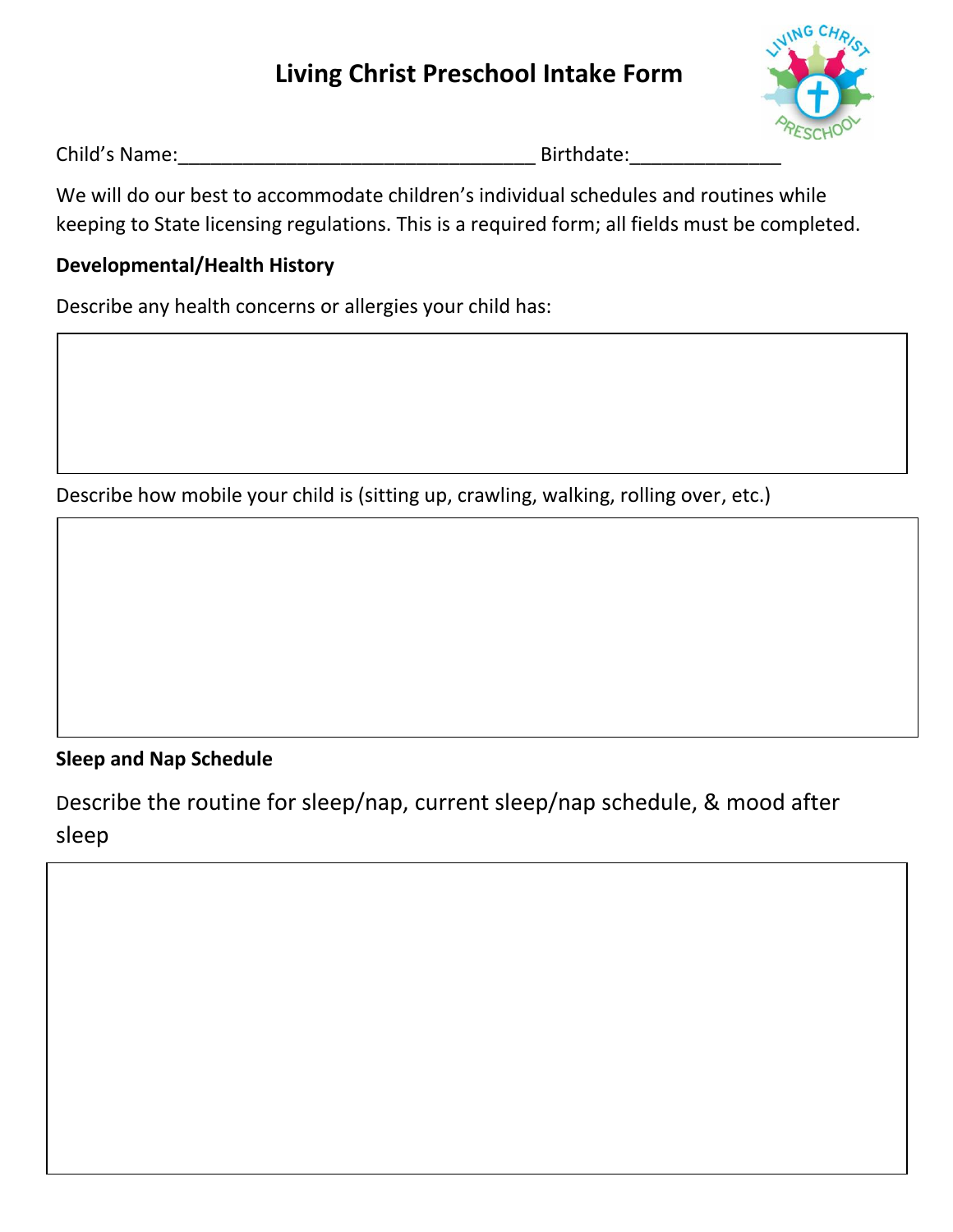#### **Toileting/Diapering Procedure**

**Child will use school provided diapers**  $\begin{bmatrix} \cdot & \cdot \\ \cdot & \cdot \end{bmatrix}$  **Child will use parent provided diapers** 

Describe the routine for diapering, use of lotion/powder, sensitivity of skin, regularity of bowel movements, attempting to potty train

## **Child's Communication/Comfort**

What language/s is the child exposed to at home? \_\_\_\_\_\_\_\_\_\_\_\_\_\_\_\_\_\_\_\_\_\_\_\_\_\_\_\_\_\_\_\_

If other than English, please share some common words child is familiar with and their English meaning: \_\_\_\_\_\_\_\_\_\_\_\_\_\_\_\_\_\_\_\_\_\_\_\_\_\_\_\_\_\_\_\_\_\_\_\_\_\_\_\_\_\_\_\_\_\_\_\_\_\_\_\_\_\_\_\_\_\_\_\_\_\_\_\_\_\_\_\_\_

\_\_\_\_\_\_\_\_\_\_\_\_\_\_\_\_\_\_\_\_\_\_\_\_\_\_\_\_\_\_\_\_\_\_\_\_\_\_\_\_\_\_\_\_\_\_\_\_\_\_\_\_\_\_\_\_\_\_\_\_\_\_\_\_\_\_\_\_\_\_\_\_\_\_\_\_\_

Describe how child expresses fear, happiness, frustration, tiredness, hunger, and pain: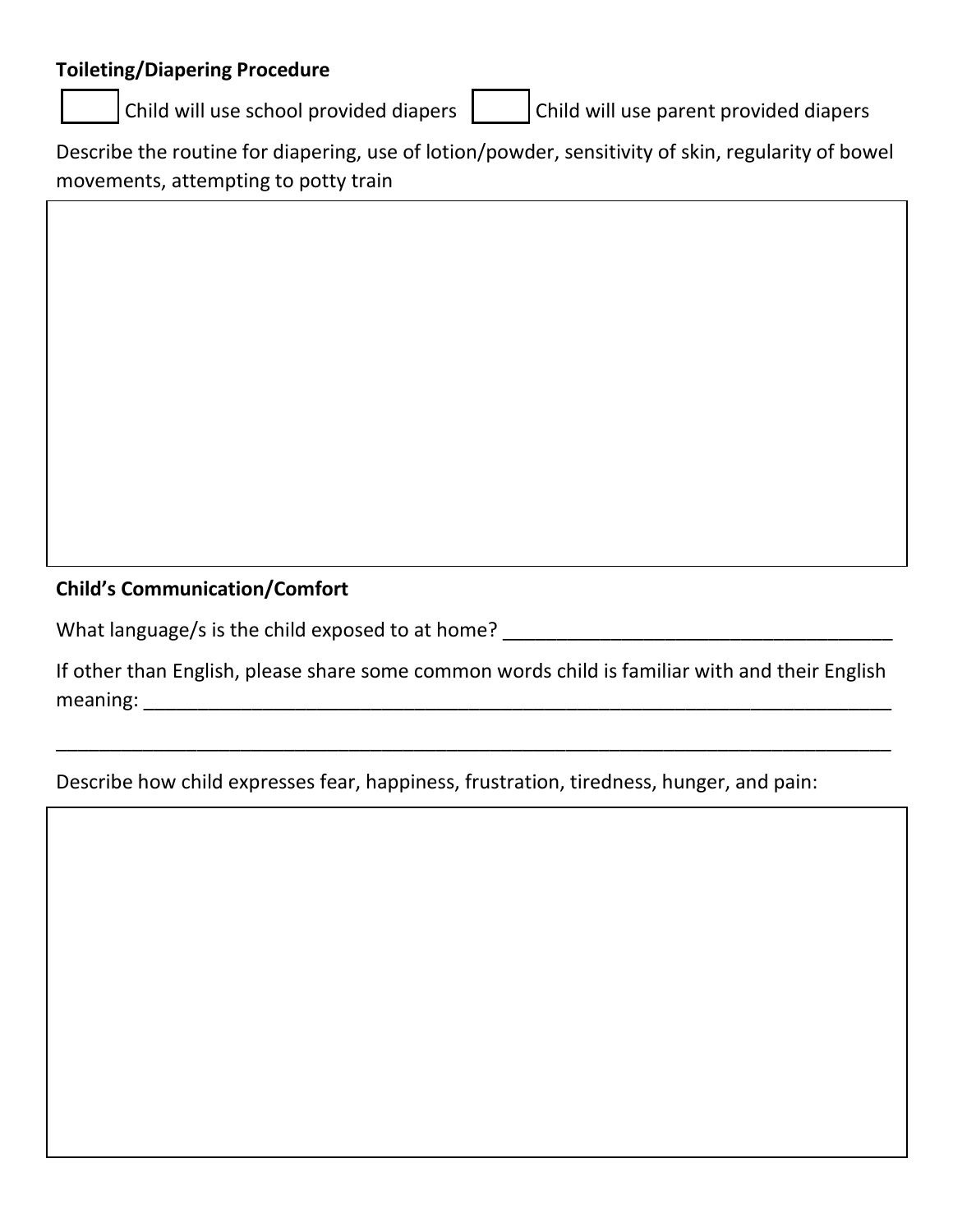Describe how child is comforted when scared, frustrated, tired, hungry, or in pain:

#### **Schedule of Meals/Snacks**

Describe what amounts and how often child eats

Describe how child is fed: (highchair, held, spoon fed, eats with hands, bottle)

List food child is currently eating, indicate favorites